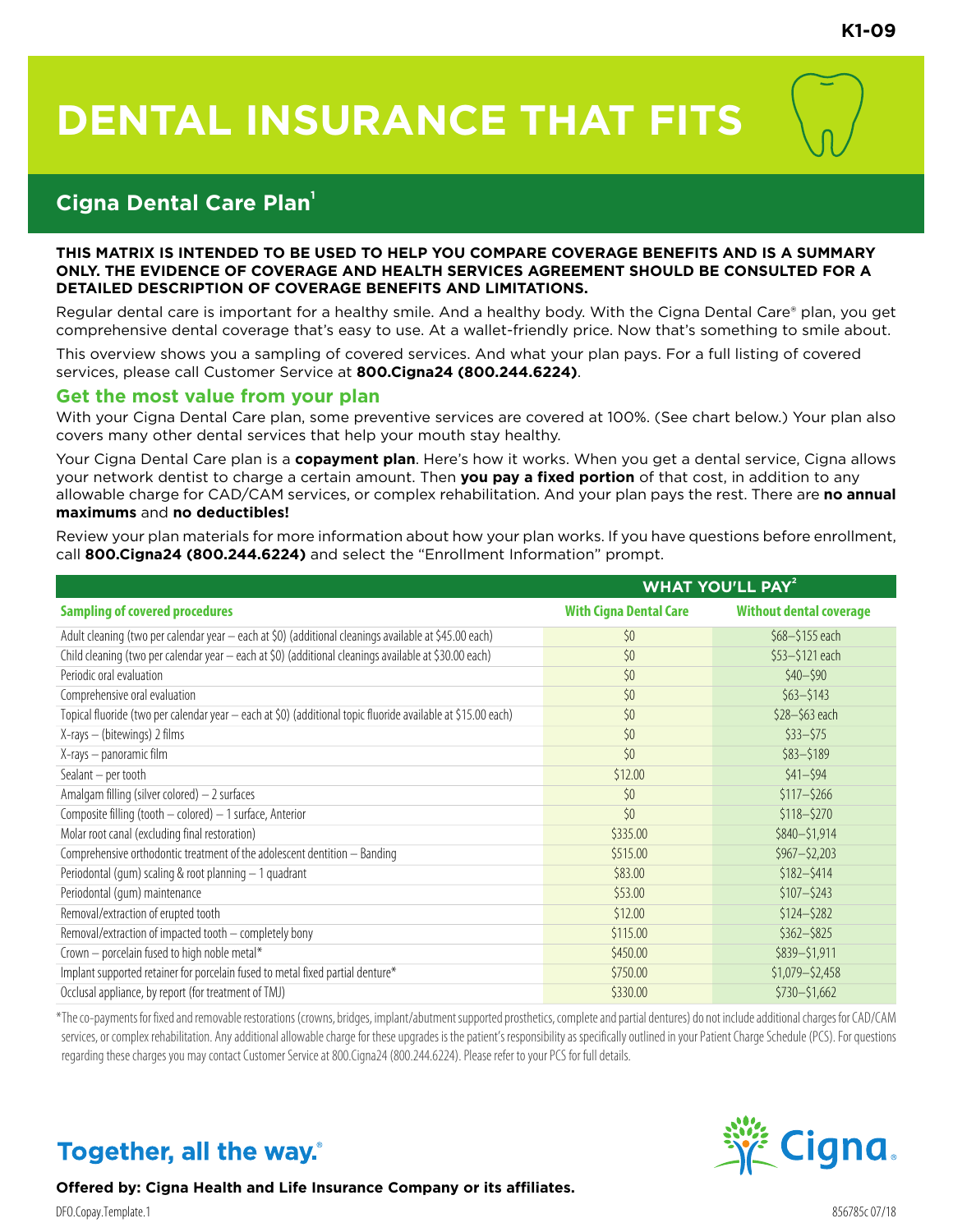# **Smile. You're covered.**

You can save money on a wide range of services, including:

- **› Preventive care** cleanings, fluoride, sealants, bitewing X-rays, full mouth X-rays and more
- **› Basic care** tooth-colored fillings (called resin or composite) and silver-colored fillings (called amalgam)
- **› Major services** crowns, bridges, dentures (including those placed over implants), root canals, oral surgery, extractions, treatment for periodontal (gum) disease, and more
- **› Orthodontic care** braces for children and adults
- **› General anesthesia** when medically necessary
- **› Teeth whitening** using take-home bleaching trays and gel
- **› Temporomandibular joint (TMJ)** diagnosis and treatment, including cone beam x-ray and appliance
- **› Athletic mouth guard** including creation and adjustments

#### **More about your coverage**

- **› No deductibles or waiting periods.** You don't have to reach an out-of-pocket cost before your insurance starts.
- **› No dollar maximums.** Your coverage isn't limited by a dollar amount.
- **› Network dentists file claims for you.** No paperwork for you.
- **› No age limit on sealants.** Helps prevent tooth decay.
- **› Cancer detection.** Your plan covers procedures such as biopsy and light detection to help find oral cancer in its early stages.
- **› 24/7 access to dental information line.** Trained professionals can help answer your questions about dental treatment and clinical symptoms.
- **>** Cigna Identity Theft Program.<sup>3</sup> Help resolving critical identity theft issues.
- **› Cigna Dental Oral Health Integration Program®.** Enhanced dental coverage for customers with certain medical conditions who enroll in this program.

## **Choosing a Dentist**

- **›** You must choose a network general dentist to manage your overall care. You won't be covered if you go to a dentist who's not in our network.<sup>4</sup>
- **›** Each family member can choose their own dentist
- **›** Referrals are required for specialty care services, except for pediatric dentists for children under 7 and orthodontics.\*

#### **Finding a network dentist is easy.**

Visit **Cigna.com** to find a network general dentist.

Call 800.Cigna24 (800.244.6224) to speak with a customer service representative. You can ask for a customized dental directory to be sent to you via email

\* Coverage for treatment by a pediatric dentist ends on your child's 7th birthday. Effective on your child's 7th birthday, dental services generally must be obtained from a network general dentist.

#### **PROCEDURE LIMIT** Oral evaluations are limited to a combined total of 4 of the following evaluations during a 12 consecutive month period: Periodic oral evaluations (D0120), comprehensive oral evaluations (D0150), comprehensive periodontal evaluations (D0180), and oral evaluations for patients under 3 years of age (D0145) Oral evaluations X-rays (non-routine) Full mouth: 1 every 3 calendar years Panorex: 1 every 3 calendar years Periodontal root planing and scaling Fig. 2.1 Limit 4 quadrants per consecutive 12 months Periodontal maintenance Limited to 4 per year and (Only covered after active periodontal therapy) Crowns and inlays **Replacement 1 every 5 years** Bridges Replacement 1 every 5 years Dentures and partials **Replacement 1 every 5 years** Maximum benefit of 24 months of interceptive and/or comprehensive treatment. Atypical cases or cases beyond 24 months require an additional payment by the patient Orthodontic treatment Relines, rebases **National Exercise Cone every 36 months** Denture adjustments **Four within the first 6 months after installation** Prosthesis over implant **Replacement 1 every 5 years if unserviceable and cannot be repaired** TMJ treatment **COLUTE:** One occlusal orthotic device per 24 months

# **Limitations**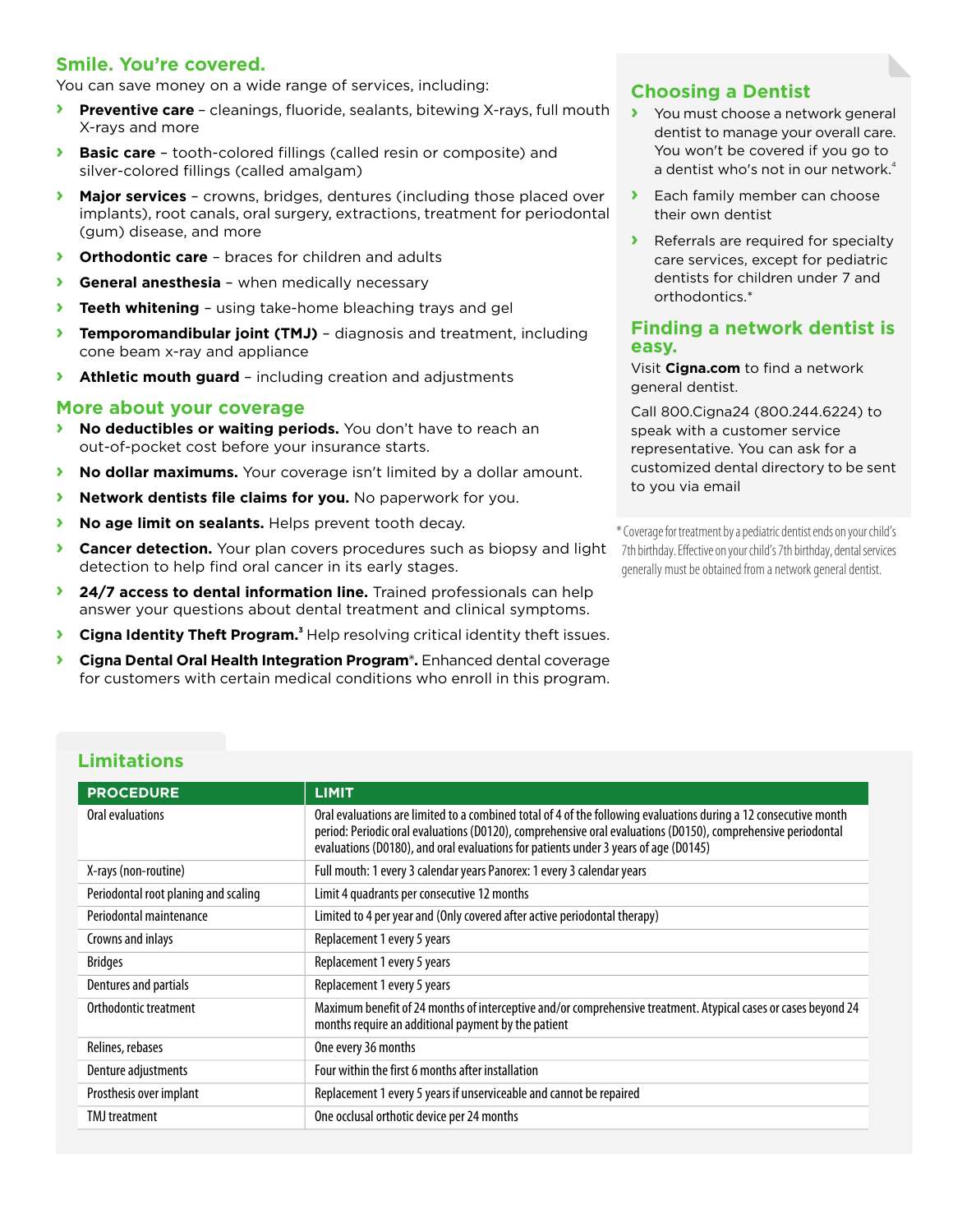# **Limitations**

| <b>PROCEDURE</b>               | <b>LIMIT</b>                                                                                                                                                                                                                                                                                                                                    |
|--------------------------------|-------------------------------------------------------------------------------------------------------------------------------------------------------------------------------------------------------------------------------------------------------------------------------------------------------------------------------------------------|
| Athletic mouth quard           | One athletic mouth guard per 12 months                                                                                                                                                                                                                                                                                                          |
| General anesthesia/IV sedation | General anesthesia is covered when performed by an oral surgeon when medically necessary for covered procedures<br>listed on the PCS. IV sedation is covered when performed by a periodontist or oral surgeon when medically necessary<br>for covered procedures listed on the PCS. Plan limitation for this benefit is 1 hour per appointment. |

## **Listed below are the services or expenses which are NOT covered under your Dental plan. You will be responsible for these services at the dentist's usual fees. There's no coverage for:**

- **›** Services for or in connection with an injury arising out of, or in the course of, any employment for
- facility, other than a hospital or a correctional institution owned or operated by the United States government or by a state or municipal government if the person had no insurance
- **›** Services received to the extent that payment is unlawful where the person resides when the expenses are incurred or the services are received
- **›** Services for the charges which the person is not legally required to pay
- **›** Charges which would not have been made if the person had no insurance
- **›** Services received due to injuries which are intentionally self-inflicted
- Services not listed on the PCS
- **›** Services provided by a non-network dentist without Cigna Dental's prior approval (except emergencies, as described in your plan documents) 4
- **>** Services related to an injury or illness paid under workers' compensation, occupational disease or similar laws
- **›** Services provided or paid by or through a federal or state governmental agency or authority, political subdivision or a public program, other than
- **›** Services required while serving in the armed forces of any country or international authority or relating to a declared or undeclared war or acts of war<sup>5</sup>
- **›** Services performed primarily for cosmetic reasons unless specifically listed on your PCS
- **›** Consultations and/or evaluations associated with
- **›** Endodontic treatment and/or periodontal (gum **›** tissue and supporting bone) surgery of teeth exhibiting a poor or hopeless periodontal prognosis
- **>** Bone grafting and/or guided tissue regeneration **>** The recementation of any implant supported when performed at the site of a tooth extraction unless specifically listed on your PCS
- **›** General anesthesia, sedation and nitrous oxide, unless specifically listed on your PCS
- wage or profit **›** General anesthesia or IV sedation when used for the **I** Charges which would not have been made in any purpose of anxiety control or patient management
	- **›** Prescription medications
	- **›** Procedures, appliances or restorations if the main purpose is to: a. change vertical dimension (degree of separation of the jaw when teeth are in contact); b. restore teeth which have been damaged by attrition, abrasion, erosion and/or abfraction
	- **›** Replacement of fixed and/or removable appliances (including fixed and removable orthodontic appliances) that have been lost, stolen, or damaged due to patient abuse, misuse or neglect
	- **›** Any services related to surgical implants, including placement, repair, maintenance, removal, and implant abutment(s) unless specifically listed on your PCS
- **› ›** Services considered unnecessary or experimental in nature or do not meet commonly accepted dental standards
	- **›** Procedures or appliances for minor tooth guidance
	- **›** Services and supplies received from a hospital
	- **›** Services to the extent you or your enrolled dependent are compensated under any group medical plan, no-fault auto insurance policy, or uninsured motorist policy. 6
	- Medicaid **›** The completion of crowns, bridges, dentures, or root canal treatment already in progress on the effective date of your Cigna Dental coverage<sup>7</sup>
		- **If** The completion of implant supported prosthesis (including crowns, bridges and dentures) already in progress on the effective date of your Cigna Dental coverage, unless specifically listed on your  $PCS<sup>7</sup>$
		- **›** Infection control and/or sterilization
		- The recementation of any inlay, onlay, crown, post and core or fixed bridge within 180 days of initial placement
		- prosthesis (including crowns, bridges and dentures) within 180 days of initial placement